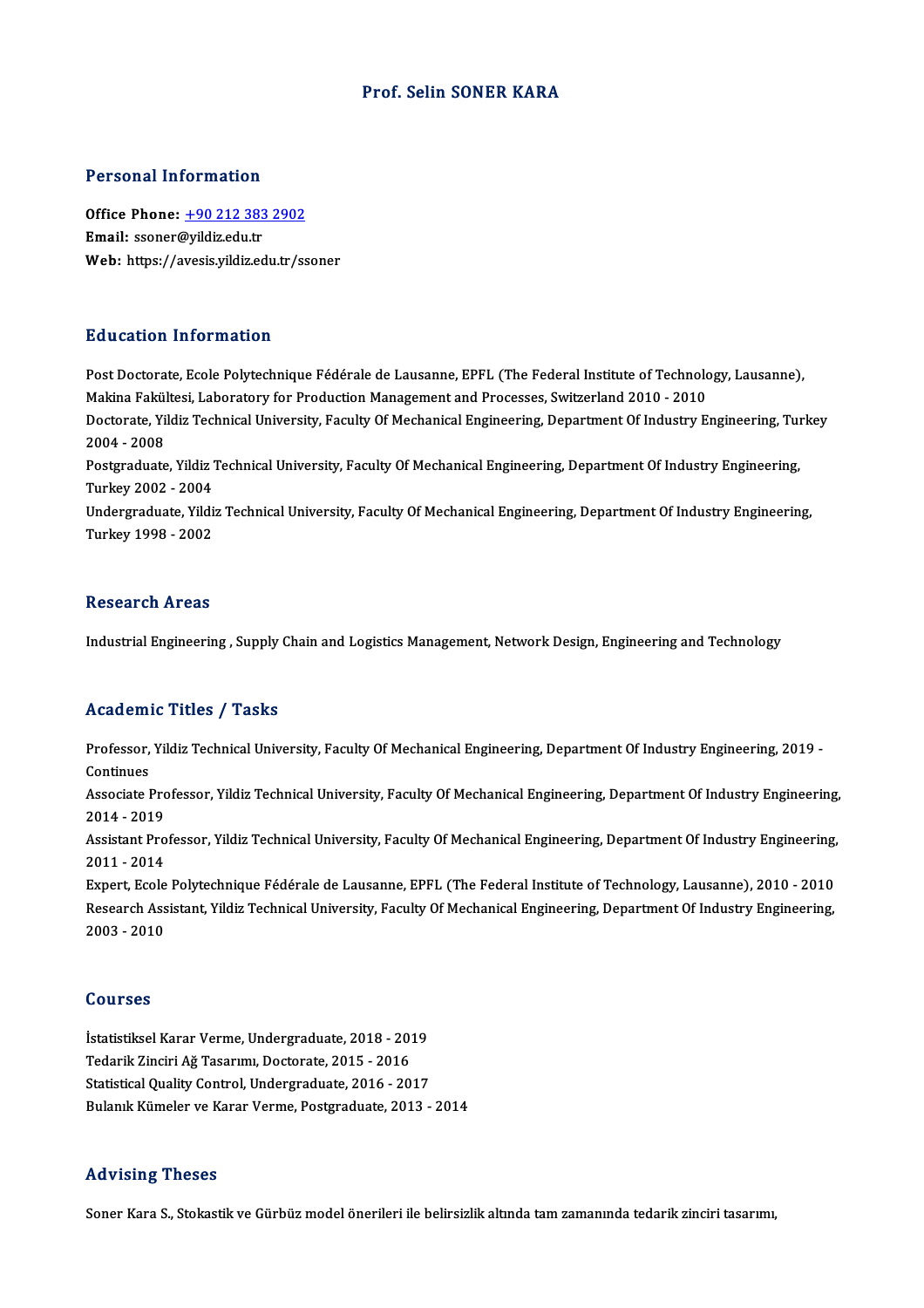Postgraduate, B.GÜRSOY(Student), 2021

Postgraduate, B.GÜRSOY(Student), 2021<br>Soner Kara S., Belirsizlik altında bir üçüncü parti lojistik şirketinin ağ tasarımının modellenmesi: Stokastik modelleme ve<br>Sonetik alsonitme uygulamesi, Bestanaduata, S.ÖZCE(Student), Postgraduate, B.GÜRSOY(Student), 2021<br>Soner Kara S., Belirsizlik altında bir üçüncü parti lojistik şirketinin ağ<br>genetik algoritma uygulaması, Postgraduate, S.ÖZGE(Student), 2018<br>Soner Kara S. Talen belingizliği altında ka Soner Kara S., Belirsizlik altında bir üçüncü parti lojistik şirketinin ağ tasarımının modellenmesi: Stokastik modelleme ve<br>genetik algoritma uygulaması, Postgraduate, S.ÖZGE(Student), 2018<br>Soner Kara S., Talep belirsizliğ

genetik algoritma uygulaması, Postgraduate,<br>Soner Kara S., Talep belirsizliği altında kapas<br>önerisi, Doctorate, E.PEKEL(Student), 2018<br>SONER KARA S. Roverse Logistis Network D Soner Kara S., Talep belirsizliği altında kapasite kısıtlı yer seçimi ve araç rotalama problemi için hibrit se<br>önerisi, Doctorate, E.PEKEL(Student), 2018<br>SONER KARA S., Reverse Logistic Network Design With Uncertainty, Pos

önerisi, Doctorate, E.PEKEL(Student), 2018<br>SONER KARA S., Reverse Logistic Network Design With Uncertainty, Postgraduate, M.F.(Student), 2016<br>SONER KARA S., Yapay sinir ağları ile talep tahmini ve gıda sektöründe uygulanma **SONE<br>2016**<br>2016<br>SONE! SONER KARA S., Yapay sinir ağları ile talep tahmini ve gıda sektöründe uygulanması, Postgraduate, M.Tuğba(Student)<br>2016<br>SONER KARA S., İstanbul Hızlı Ulaşım Sisteminde Simülasyon bazlı Çizelgeleme, Postgraduate, E.Pekel(St

SONER KARA S., İstanbul Hızlı Ulaşım Sisteminde Simülasyon bazlı Çizelgeleme, Postgraduate, E.Pekel(Student), 2016<br>Articles Published in Journals That Entered SCI. SSCI and AHCI Indexes

Tticles Published in Journals That Entered SCI, SSCI and AHCI Indexes<br>I. MODELLING SHIPS MAIN AND AUXILIARY ENGINE POWERS WITH REGRESSION-BASED MACHINE MODELLING SHIPS MAIN<br>MODELLING SHIPS MAIN<br>LEARNING ALGORITHMS<br>OVIMUS E. EVMEVCIOČI II MODELLING SHIPS MAIN AND AU<br>LEARNING ALGORITHMS<br>OKUMUŞ F., EKMEKÇİOĞLU A., Kara S.<br>POLISH MARITIME RESEARCH .val 38 L<mark>EARNING ALGORITHMS</mark><br>OKUMUŞ F., EKMEKÇİOĞLU A., Kara S.<br>POLISH MARITIME RESEARCH, vol.28, no.1, pp.83-96, 2021 (Journal Indexed in SCI)<br>Selving fuguy senegitated legation neuting problem using bubrid yeniable n

OKUMUŞ F., EKMEKÇİOĞLU A., Kara S.<br>POLISH MARITIME RESEARCH, vol.28, no.1, pp.83-96, 2021 (Journal Indexed in SCI)<br>II. Solving fuzzy capacitated location routing problem using hybrid variable neighborhood search and<br>ev POLISH MARITIME RESEARCI<br>Solving fuzzy capacitated<br>evolutionary local search<br>Pekel E. Kare S **Solving fuzzy<br>evolutionary l<br>Pekel E., Kara S.<br>APPLIED SOET (** evolutionary local search<br>Pekel E., Kara S.<br>APPLIED SOFT COMPUTING, vol.83, 2019 (Journal Indexed in SCI)

Pekel E., Kara S.<br>APPLIED SOFT COMPUTING, vol.83, 2019 (Journal Indexed in SCI)<br>III. Determination of Effective Parameters for Coal Moisture Content Determination Using a 'Design of<br>Experiment' Method APPLIED SOFT COMPUT<br>Determination of Eff<br>Experiment' Method<br>Akkomply M.T. Pekel Determination of Effective Parameters for Coal Moisture Con<br>Experiment' Method<br>Akkoyunlu M. T. , Pekel E., Akkoyunlu M. C. , Pusat Ş., Özkan C., Kara S.<br>INTERNATIONAL JOURNAL OF COAL RRERARATION AND UTU IZATIC

Experiment' Method<br>Akkoyunlu M. T. , Pekel E., Akkoyunlu M. C. , Pusat Ş., Özkan C., Kara S.<br>INTERNATIONAL JOURNAL OF COAL PREPARATION AND UTILIZATION, vol.38, pp.443-450, 2018 (Journal Indexed<br>in SCI) Akkoyunlu M. T., Pekel E., Akkoyunlu M. C., Pusat Ş., Özkan C., Kara S. INTERNATIONAL JOURNAL OF COAL PREPARATION AND UTILIZATION, vol.38, pp.443-450, 2018 (Journal Indexed<br>in SCI)<br>IV. Solving Capacitated Location Routing Problem by Variable Neighborhood Descent and GA – Artificial<br>Neural Netw

in SCI)<br>Solving Capacitated Location Ro<br>Neural Network Hybrid Method<br>PEKEL E, SONER KARA S Solving Capacitated Lo<br>Neural Network Hybric<br>PEKEL E., SONER KARA S.<br>PPOMET TPAEEIC & TPAI Neural Network Hybrid Method<br>PEKEL E., SONER KARA S.<br>PROMET-TRAFFIC & TRANSPORTATION, vol.5, pp.1-10, 2018 (Journal Indexed in SCI Expanded)<br>Pessenger Flow Prediction Based on Newly Adented Algorithme

PEKEL E., SONER KARA S.<br>PROMET-TRAFFIC & TRANSPORTATION, vol.5, pp.1-10, 2018 (Journal Inc<br>V. Passenger Flow Prediction Based on Newly Adopted Algorithms<br>Pekal E. Kara S. PROMET-TRAFF<br>Passenger Flo<br>Pekel E., Kara S.<br>APPLIED APTIE Passenger Flow Prediction Based on Newly Adopted Algorithms<br>Pekel E., Kara S.<br>APPLIED ARTIFICIAL INTELLIGENCE, vol.31, no.1, pp.64-79, 2017 (Journal Indexed in SCI)<br>Estimation of soal mojsture content in convective druins

- Pekel E., Kara S.<br>APPLIED ARTIFICIAL INTELLIGENCE, vol.31, no.1, pp.64-79, 2017 (Journal Indexed in SC<br>VI. Estimation of coal moisture content in convective drying process using ANFIS<br>Puset S. Alternaly M.T. Pekel E. Alter VI. Estimation of coal moisture content in convective drying process using ANFIS<br>Pusat Ş., Akkoyunlu M. T., Pekel E., Akkoyunlu M. C., Özkan C., Kara S. Estimation of coal moisture content in convective drying process using Al<br>Pusat Ș., Akkoyunlu M. T. , Pekel E., Akkoyunlu M. C. , Özkan C., Kara S.<br>FUEL PROCESSING TECHNOLOGY, vol.147, pp.12-17, 2016 (Journal Indexed in SC
- VII. A multi criteria group decision making approach for collaborative software selection problem<br>Kara S., Cheikhrouhou N. FUEL PROCESSING TECH<br>**A multi criteria group<br>Kara S., Cheikhrouhou N.**<br>JOUPNAL OF INTELLICEN A multi criteria group decision making approach for collaborative software selection pro<br>Kara S., Cheikhrouhou N.<br>JOURNAL OF INTELLIGENT & FUZZY SYSTEMS, vol.26, no.1, pp.37-47, 2014 (Journal Indexed in SCI)<br>A distribution

Kara S., Cheikhrouhou N.<br>JOURNAL OF INTELLIGENT & FUZZY SYSTEMS, vol.26, no.1, pp.37-47, 2014 (Journal Indexed in SCI)<br>VIII. A distribution network optimization problem for third party logistics service providers<br>Hiscovin VIII. A distribution network optimization problem for third party logistics service providers<br>Hüseyin B., SONER KARA S., ALCAN P., ÖZKAN B., Çağlar E. G. A distribution network optimization problem for third party logistics service providers<br>Hüseyin B., SONER KARA S., ALCAN P., ÖZKAN B., Çağlar E. G.<br>Expert Systems With Applications, vol.38, pp.12730-12738, 2011 (Journal In

### Hüseyin B., SONER KARA S., ALCAN P., ÖZKAN B., Çağlar E. G.<br>Expert Systems With Applications, vol.38, pp.12730-12738, 2011 (Journal Indexed in SCI Expanded)<br>IX. Evaluation of Outsourcing Companies of Waste Electrical and E Expert Syst<br><mark>Evaluatior</mark><br>Recycling<br>SONER KAI Evaluation of<br>Recycling<br>SONER KARA S.<br>International Io

SONER KARA S.

Recycling<br>SONER KARA S.<br>International Journal of Environmental Science and Technology, vol.8, no.2, pp.291-304, 2011 (Journal Indexed in<br>SCI Expanded) International Journal of Environmental Science and Technology, vol.8, no.2, pp.291-304, 2011 (Journal In SCI Expanded)<br>X. Evaluation of outsourcing companies of waste electrical and electronic equipment recycling<br>SONER KAR

SCI Expanded)<br>Evaluation of<br>SONER KARA S.<br>International Io Evaluation of outsourcing companies of waste electrical and electronic equipment recycling<br>SONER KARA S.<br>International Journal of Environmental Science Technology, vol.8, pp.291-304, 2011 (Journal Indexed in SCI<br>Eynanded)

SONER KAI<br>Internatior<br>Expanded)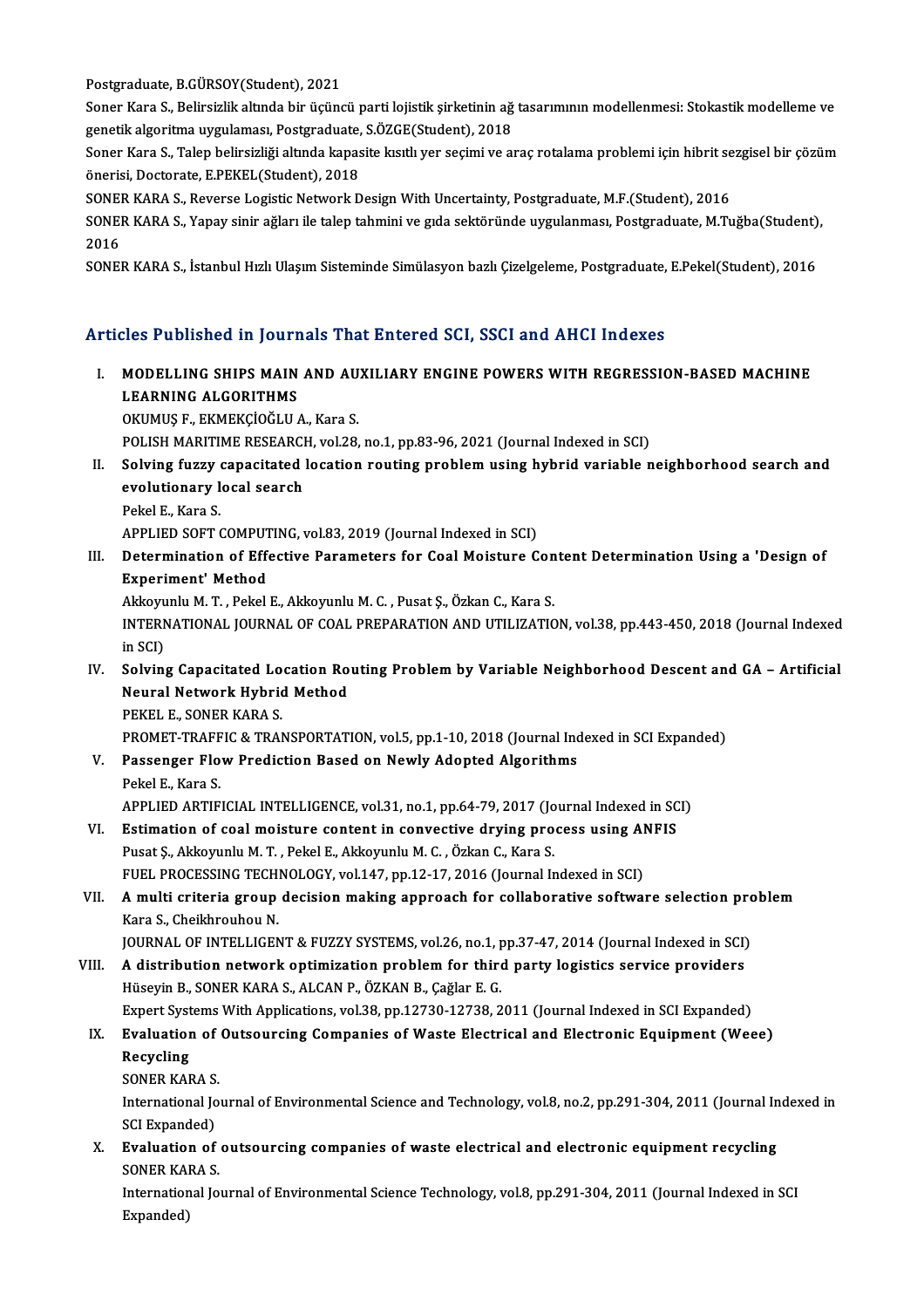XI. Supplier selection with an integrated methodology in unknown environment<br>SONER KARA S Supplier selec<br>SONER KARA S.<br>Euport Systems SONER KARA S.<br>Expert Systems with Applications, vol.38, no.3, pp.2133-2139, 2011 (Journal Indexed in SCI Expanded) SONER KARA S.<br>Expert Systems with Applications, vol.38, no.3, pp.2133-2139, 2011 (Journal Indexed in SCI Expanded)<br>XII. A two-stage stochastic and robust programming approach to strategic planning of a reverse supply<br>netwo Expert Systems with Applications, vol.38, n<br>A two-stage stochastic and robust pro<br>network: The case of paper recycling<br>Kara S. ÖNÜT S **A two-stage st<br>network: The <br>Kara S., ÖNÜT S.<br>EVDEDT SVSTEM** network: The case of paper recycling<br>Kara S., ÖNÜT S.<br>EXPERT SYSTEMS WITH APPLICATIONS, vol.37, no.9, pp.6129-6137, 2010 (Journal Indexed in SCI)<br>A stachastic ontimization approach for paper recycling reverse logistics pat Kara S., ÖNÜT S.<br>EXPERT SYSTEMS WITH APPLICATIONS, vol.37, no.9, pp.6129-6137, 2010 (Journal Indexed in SCI)<br>XIII. A stochastic optimization approach for paper recycling reverse logistics network design under<br>uncortain EXPERT SYST<br>A stochastic<br>uncertainty<br>Kara S. ÖNÜT A stochastic o<mark>)</mark><br>uncertainty<br>Kara S., ÖNÜT S.<br>INTERNATIONA uncertainty<br>Kara S., ÖNÜT S.<br>INTERNATIONAL JOURNAL OF ENVIRONMENTAL SCIENCE AND TECHNOLOGY, vol.7, no.4, pp.717-730, 2010<br>(Journal Indoved in SCD Kara S., ÖNÜT S.<br>INTERNATIONAL JOURN.<br>(Journal Indexed in SCI)<br>A combined fuzzy MCI INTERNATIONAL JOURNAL OF ENVIRONMENTAL SCIENCE AND TECHNOLOGY, vol.7, no.4, pp.717-730, 2010<br>(Journal Indexed in SCI)<br>XIV. A combined fuzzy MCDM approach for selecting shopping center site: An example from Istanbul,<br>Turkey (Journal)<br>A comb<br>Turkey<br>Önüt S A combined fuzzy MCDM<br>Turkey<br>Önüt S., Efendigil T., Kara S.<br>EYBERT SYSTEMS WITH AR Turkey<br>Önüt S., Efendigil T., Kara S.<br>EXPERT SYSTEMS WITH APPLICATIONS, vol.37, pp.1973-1980, 2010 (Journal Indexed in SCI) Önüt S., Efendigil T., Kara S.<br>EXPERT SYSTEMS WITH APPLICATIONS, vol.37, pp.1973-1980, 2010 (Journal Indexed in SC)<br>XV. Selecting the suitable material handling equipment in the presence of vagueness<br>Önüt S. Kara S. Mort S EXPERT SYSTEMS WITH<br>Selecting the suitable<br>Önüt S., Kara S., Mert S.<br>INTERNATIONAL JOURI Selecting the suitable material handling equipment in the presence of vagueness<br>Önüt S., Kara S., Mert S.<br>INTERNATIONAL JOURNAL OF ADVANCED MANUFACTURING TECHNOLOGY, vol.44, pp.818-828, 2009 (Journal<br>Indeved in SCL) Önüt S., Kara S.,<br>INTERNATIONA<br>Indexed in SCI)<br>Long tarm aur INTERNATIONAL JOURNAL OF ADVANCED MANUFACTURING TECHNOLOGY, vol.44, pp.818-828, 2009<br>Indexed in SCI)<br>XVI. Long term supplier selection using a combined fuzzy MCDM approach: A case study for a<br>telecommunication company Indexed in SCI)<br>XVI. Long term supplier selection using a combined fuzzy MCDM approach: A case study for a<br>telecommunication company ÖnütS.,Kara S., IsıkE. telecommunication company<br>Önüt S., Kara S., Isık E.<br>EXPERT SYSTEMS WITH APPLICATIONS, vol.36, pp.3887-3895, 2009 (Journal Indexed in SCI)<br>A hybrid fuggy MCDM approach to machine tool selection XVII. A hybrid fuzzy MCDM approach to machine tool selection<br>Önüt S., Kara S., Efendigil T. EXPERT SYSTEMS WITH AP<br>A hybrid fuzzy MCDM ap<br>Önüt S., Kara S., Efendigil T.<br>JOUPNAL OF INTELLICENT JOURNAL OF INTELLIGENT MANUFACTURING, vol.19, pp.443-453, 2008 (Journal Indexed in SCI) Önüt S., Kara S., Efendigil T.<br>JOURNAL OF INTELLIGENT MANUFACTURING, vol.19, pp.443-453, 2008 (Journal Indexed in SCI)<br>XVIII. Transshipment site selection using the AHP and TOPSIS approaches under fuzzy environment<br>Önü **JOURNAL OF INT<br>Transshipment<br>Önüt S., Soner S.<br>WASTE MANACI** Transshipment site selection using the AHP and TOPSIS approaches<br>Önüt S., Soner S.<br>WASTE MANAGEMENT, vol.28, pp.1552-1559, 2008 (Journal Indexed in SCI)<br>Analysis of energy use and efficiency in Turkish manufacturing sect Önüt S., Soner S.<br>WASTE MANAGEMENT, vol.28, pp.1552-1559, 2008 (Journal Indexed in SCI)<br>XIX. Analysis of energy use and efficiency in Turkish manufacturing sector SMEs<br>Önüt S., Soner S. WASTE MANAGEMENT, vol.28, pp.1552-1559, 2008 (Journal Indexed in SCI) Analysis of energy use and efficiency in Turkish manufacturing sector SMEs<br>Önüt S., Soner S.<br>ENERGY CONVERSION AND MANAGEMENT, vol.48, pp.384-394, 2007 (Journal Indexed in SCI)<br>Energy officiency assessment for the Antelya Önüt S., Soner S.<br>ENERGY CONVERSION AND MANAGEMENT, vol.48, pp.384-394, 2007 (Journal )<br>XX. Energy efficiency assessment for the Antalya Region hotels in Turkey<br>Önüt S. Soner S. ENERGY CONVE<br>Energy efficier<br>Önüt S., Soner S.<br>ENERCY AND BL XX. Energy efficiency assessment for the Antalya Region hotels in Turkey<br>Önüt S., Soner S.<br>ENERGY AND BUILDINGS, vol.38, pp.964-971, 2006 (Journal Indexed in SCI)

### Articles Published in Other Journals

I. Raylı Sistemİstasyon Yeri Belirleme Problemi İçin Küme Kapsama ve Alternatif Servis Seviyeli P-Med'i dönencu in olner journale<br>Raylı Sistem İstasyon Yeri Belirleme Problemi İçin Küme Kapsama ve Alteri<br>Medyan Modelleriyle Çözüm Arayışı: Gebze-Darıca Metro Hattı Uygulaması<br>Sanar Kara S. Yurdakul C Raylı Sistem İstasyon Y<br>Medyan Modelleriyle Çö<br>Soner Kara S., Yurdakul G.<br>Dolara Fulül Üniversitesi M Medyan Modelleriyle Çözüm Arayışı: Gebze-Darıca Metro Hattı Uygulaması<br>Soner Kara S., Yurdakul G.<br>Dokuz Eylül Üniversitesi Mühendislik Fakültesi Fen ve Mühendislik Dergisi, vol.23, no.69, pp.845-856, 2021<br>(National Befreed Soner Kara S., Yurdakul G.<br>Dokuz Eylül Üniversitesi Mühendislik I<br>(National Refreed University Journal)<br>Modelling of just in time distrubu II. Modelling of just-in-time distrubution network under raw material quality and time constraints<br>Gursoy B., SONER KARA S. (National Refreed University Journal) Modelling of just-in-time distrubution network under raw material quality and time constraints<br>Gursoy B., SONER KARA S.<br>SIGMA JOURNAL OF ENGINEERING AND NATURAL SCIENCES-SIGMA MUHENDISLIK VE FEN BILIMLERI DERGISI,<br>vol 30,

Gursoy B., SONER KARA S.<br>SIGMA JOURNAL OF ENGINEERING AND NATURAL SCIEN<br>vol.39, no.3, pp.313-321, 2021 (Journal Indexed in ESCI)<br>TESIS VERL SECIMI BROBLEMINDE MINIMUM KARE SIGMA JOURNAL OF ENGINEERING AND NATURAL SCIENCES-SIGMA MUHENDISLIK VE FEN BILIMLERI DERGISI<br>vol.39, no.3, pp.313-321, 2021 (Journal Indexed in ESCI)<br>III. TESİS YERİ SEÇİMİ PROBLEMİNDE MİNİMUM KARBON EMİSYONU YAKLAŞIMI: Bİ

vol.39, no.3, pp.313-321, 2021 (Journal Indexed in ESCI)<br>III. TESİS YERİ SEÇİMİ PROBLEMİNDE MİNİMUM KARBON EMİSYONU YAKLAŞIMI: BİR ÜNİVERSİTENİN<br>GERİ DÖNÜŞÜM YÖNETİMİ İÇİN UYGULAMA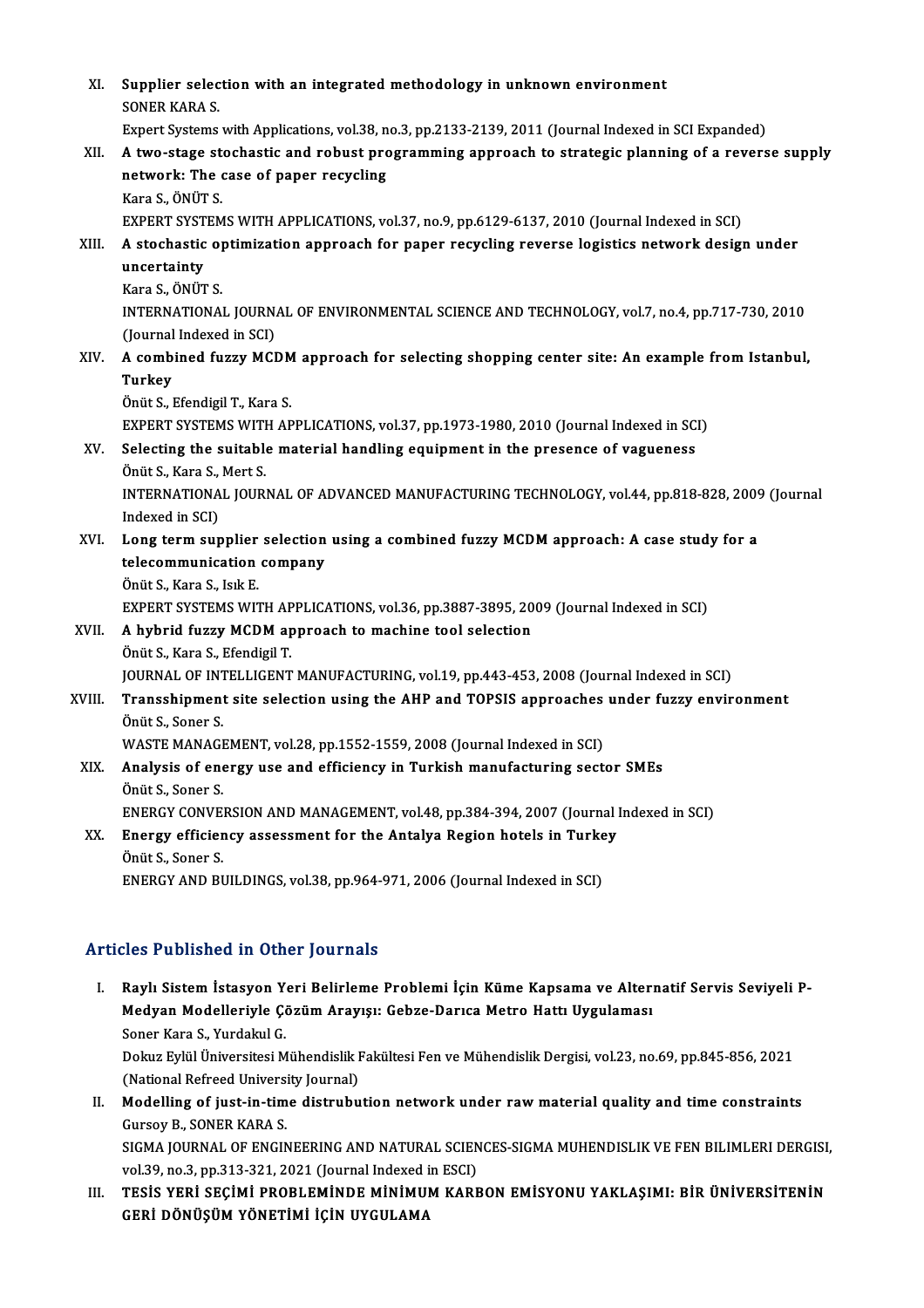Sudabaş F.T., Soner Kara S.

Sudabaş F. T. , Soner Kara S.<br>Mühendislik ve Tasarım Bilimleri Dergisi, vol.9, no.2, pp.544-553, 2021 (National Refreed University Journal)<br>Veri Analizi ve Ontimizesyon Yöntemleri Kullanılarak Tem Zemanında Yaklasımının Ağ

### Sudabaş F. T. , Soner Kara S.<br>Mühendislik ve Tasarım Bilimleri Dergisi, vol.9, no.2, pp.544-553, 2021 (National Refreed University Journal)<br>IV. Veri Analizi ve Optimizasyon Yöntemleri Kullanılarak Tam Zamanında Yaklaşı Mühendislik ve Tasarım B<br>Veri Analizi ve Optimiz<br>Modeline Uygulanması<br>Güneev B. Saner Kare S IV. Veri Analizi ve Optimizasyon Yöntemleri Kullanılarak Tam Zamanında Yaklaşımının Ağ Tasarım<br>Modeline Uygulanması<br>Gürsoy B., Soner Kara S.

Veri Bilimi, vol.4, no.2, pp.40-48, 2021 (National Refreed University Journal)

## Gürsoy B., Soner Kara S.<br>Veri Bilimi, vol.4, no.2, pp.40-48, 2021 (National Refreed University Journal)<br>V. Sağlık kurumlarının ve eczanelerin taleplerine yönelik ecza deposu yer seçimi problemi<br>Vildir A. Sonor Kara S. Özka Veri Bilimi, vol.4, no.2, pp.40-48,<br><mark>Sağlık kurumlarının ve eczar</mark><br>Yıldız A., Soner Kara S., Özkan C.<br>Cümüsbane Üniversitesi Sesval i

Sağlık kurumlarının ve eczanelerin taleplerine yönelik ecza deposu yer seçimi problemi<br>Yıldız A., Soner Kara S., Özkan C.<br>Gümüşhane Üniversitesi Sosyal Bilimler Enstitüsü Elektronik Dergisi, vol.11, no.2, pp.452-465, 2021 Yıldız A., Soner Kara S., Özka<br>Gümüşhane Üniversitesi Sos<br>Refreed University Journal)<br>A COMBREHENSIVE REVI Gümüşhane Üniversitesi Sosyal Bilimler Enstitüsü Elektronik Dergisi, vol.11, no.2, pp.452-465, 2021 (N:<br>Refreed University Journal)<br>VI. – A COMPREHENSIVE REVIEW FOR ARTIFICAL NEURAL NETWORK APPLICATION TO PUBLIC<br>TRANSPORTA

## Refreed University Journal)<br>VI. A COMPREHENSIVE REVIEW FOR ARTIFICAL NEURAL NETWORK APPLICATION TO PUBLIC<br>TRANSPORTATION

Pekel E., SONER KARA S.

TRANSPORTATION<br>Pekel E., SONER KARA S.<br>SIGMA JOURNAL OF ENGINEERING AND NATURAL SCIENCES-SIGMA MUHENDISLIK VE FEN BILIMLERI DERGISI,<br>Vel 35, no.1, nn 157,179, 3017 (Journal Indoved in ESCI). Pekel E., SONER KARA S.<br>SIGMA JOURNAL OF ENGINEERING AND NATURAL SCIEN<br>vol.35, no.1, pp.157-179, 2017 (Journal Indexed in ESCI)<br>Simulation based fleet scheduling in the Metrobus vol.35, no.1, pp.157-179, 2017 (Journal Indexed in ESCI)

### VII. Simulation-based fleet scheduling in the Metrobus International Journal of Simulation and Process Modelling, vol.11, pp.326-333, 2016 (Refereed Journals of Other<br>Institutions) Pekel E, Kara S International Journal of Simulation and Process Modelling, vol.11, pp.326-333,<br>Institutions)<br>VIII. A SIMULATION BASED SCHEDULING IN BUS RAPID TRANSIT SYSTEM<br>Pakal E. Kara S

Institutions)<br>A SIMULATION<br>Pekel E., Kara S.<br>SICMA JOUPNAI Pekel E., Kara S.<br>SIGMA JOURNAL OF ENGINEERING AND NATURAL SCIENCES-SIGMA MUHENDISLIK VE FEN BILIMLERI DERGISI, Pekel E., Kara S.<br>SIGMA JOURNAL OF ENGINEERING AND NATURAL SCI<br>vol.33, no.1, pp.66-76, 2015 (Journal Indexed in ESCI)<br>An Extensive Croup Desision Methodology for A SIGMA JOURNAL OF ENGINEERING AND NATURAL SCIENCES-SIGMA MUHENDISLIK VE FEN BILIMLERI DERGISI<br>vol.33, no.1, pp.66-76, 2015 (Journal Indexed in ESCI)<br>IX. An Extensive Group Decision Methodology for Alliance Partner Selection

## vol.33, no.1, pp.66-76, 2015 (<br>An Extensive Group Decis<br>Networked Organisations<br>SONEP KARA S An Extensive<br>Networked Or<br>SONER KARA S.<br>International Io

Networked Organisations<br>SONER KARA S.<br>International Journal of Applied Logistics (IJAL), vol.3, no.1, pp.1-19, 2012 (Refereed Journals of Other<br>Institutions) SONER KARA<br>International<br>Institutions)<br>Cols Kritorli International Journal of Applied Logistics (IJAL), vol.3, no.1, pp.1-19<br>Institutions)<br>X. Cok Kriterli Tedarikçi Seçimi: Bir ELECTRE-AHP Uygulaması<br>Sanar Kara S. Önüt S.

# Institutions)<br>Çok Kriterli Tedaril<br>Soner Kara S., Önüt S.<br>Sigma Mühandialikua

Soner Kara S., Önüt S.<br>Sigma-Mühendislik ve Fen Bilimleri Dergisi, vol.1, no.4, pp.110-120, 2006 (Other Refereed National Journals)

### Books&Book Chapters

## OOks & Book Chapters<br>I. A REVIEW OF CHAOS THEORY PRACTICED IN NEURAL NETWORK E COOK SHAP COOPSE<br>A REVIEW OF CHAOS T<br>PEKEL E., SONER KARA S.

PEKEL E., SONER KARA S.<br>in: Uncertainty Modelling in Knowledge Engineering and Decision Making, -, Editor, World Scientific Publishers, Inc., PEKEL E., SONER KARA<br>in: Uncertainty Modelli<br>-, pp.1105-1110, 2016 In: Uncertainty Modelling in Knowledge Engineering and Decision Making, -, Editor, World Scientific Publish<br>
1. Application of Fuzzy Analitic Network Process and Fuzzy TOPSIS to the Undesirable Location<br>
1. Selection Probl

## -, pp.1105-1110, 2016<br>Application of Fuzz<br>Selection Problem<br>ÖNUTS SONER KAR Application of Fuzzy Analitic N<br>Selection Problem<br>ÖNÜT S., SONER KARA S., TEKİN D.<br>in: Web based Creen Products Life

Selection Problem<br>ÖNÜT S., SONER KARA S., TEKİN D.<br>in: Web-based Green Products Life Cycle Management Systems: Reverse Supply Chain Utilization, H.-F. Wang,<br>Editor, J.a. Clabel, Nav: York, np.209,221, 2009. ÖNÜT S., SONER KARA S., TEKİN D.<br>in: Web-based Green Products Life Cycle Mana<sub>i</sub><br>Editor, Igı Global, New York, pp.208-231, 2009

# Editor, Igı Global, New York, pp.208-231, 2009<br>Refereed Congress / Symposium Publications in Proceedings

efereed Congress / Symposium Publications in Proceedings<br>I. Variable Neighborhood Search and Evolutionary Local Search forCapacitated Location Routing<br>Rephlem Problem<br>Problem<br>Problem Variable Neighborhoo<br>Problem<br>PEKEL E., SONER KARA S.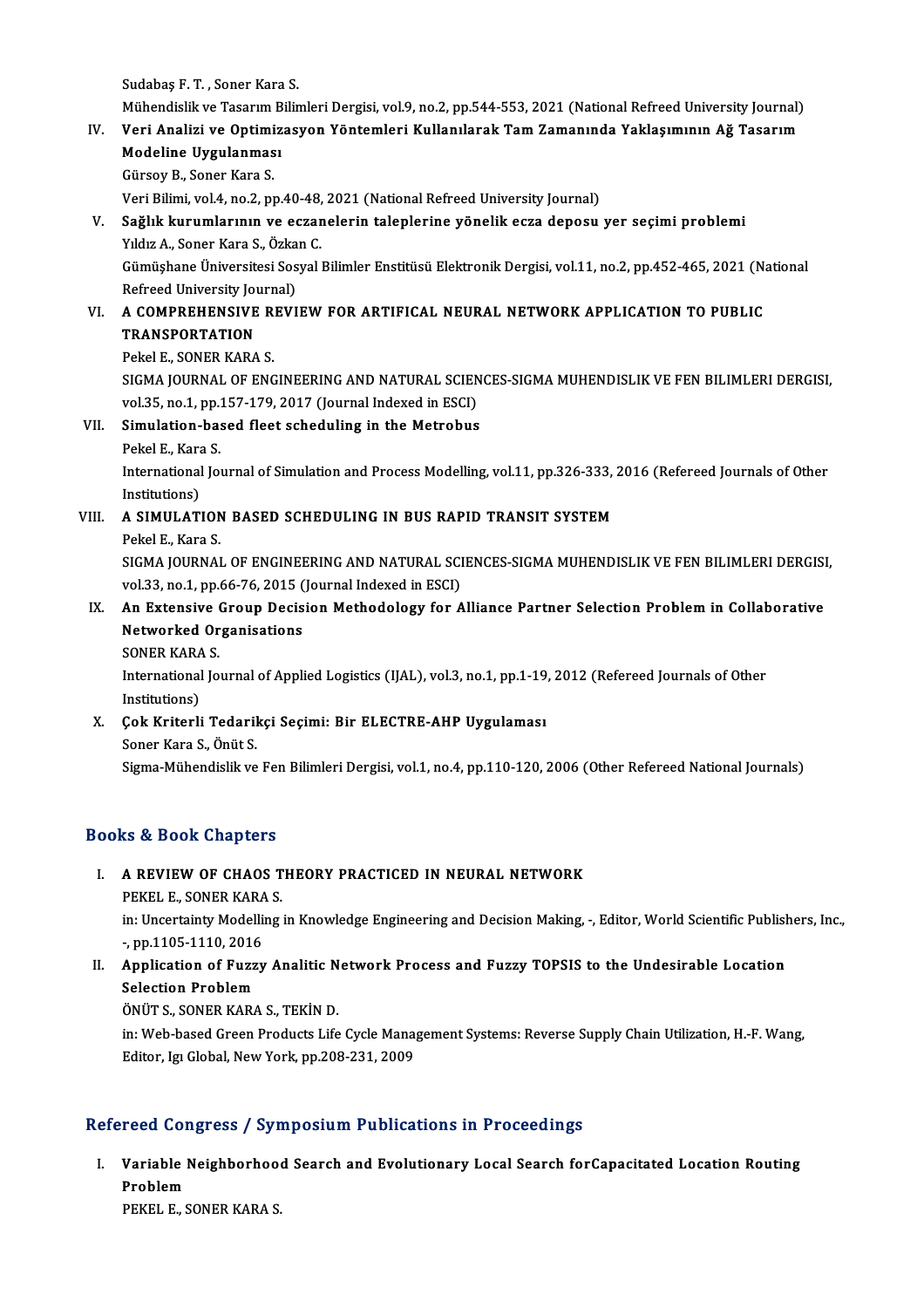3rd International Mediterranean Science and Engineering Congress (IMSEC 2018), Adana, Turkey, 24 - 26 October<br>2018 nn 65,60 3rd Internation<br>2018, pp.65-69<br>LOCISTIC NET 3rd International Mediterranean Science and Engineering Congress (IM<br>2018, pp.65-69<br>II. LOGISTIC NETWORK DESIGN AND IMPLEMENTATION IN A 3PL<br>SONER KARA S ÖNDIN S Ö

2018, pp.65-69<br>II. LOGISTIC NETWORK DESIGN AND IMPLEMENTATION IN A 3PL<br>SONER KARA S., ÖNDİN S. Ö. LOGISTIC NETWORK DESIGN AND IMPLEMENTATION IN A 3PL<br>SONER KARA S., ÖNDİN S. Ö.<br>9th International Symposiumon Image Processing,Wavelet and Applications, Kars, Turkey, 5 - 08 November 2017<br>THE EUTURE CUSTOMER DEMAND IN LOCAT III. THE FUTURE CUSTOMER DEMAND IN LOCATION-ROUTINGPROBLEM<br>PEKEL E., SONER KARA S. 9th International Symposi<br>THE FUTURE CUSTOME<br>PEKEL E., SONER KARA S.<br>14th International Sympo THE FUTURE CUSTOMER DEMAND IN LOCATION-ROUTINGPROBLEM<br>PEKEL E., SONER KARA S.<br>14th International Symposium on Operational Research, Bled, Slovenia, 27 - 29 September 2017, pp.147-151<br>THE PREDICTION OF PASSENCER AT CARSAMRA IV. THE PREDICTION OF PASSENGER AT CARSAMBA AIRPORT<br>PEKEL E. SONER KARA S. 14th International Sympo.<br>THE PREDICTION OF P.<br>PEKEL E., SONER KARA S.<br>INTERNATIONAL CONEER THE PREDICTION OF PASSENGER AT CARSAMBA AIRPORT<br>PEKEL E., SONER KARA S.<br>INTERNATIONAL CONFERENCE ON ADVANCES IN SCIENCE ICAS 2016, İstanbul, Turkey, 31 August 2016, pp.6-9<br>A REVIEW OF CHAOS THEORY PRACTICED IN NEURAL NETWO V. A REVIEW OF CHAOS THEORY PRACTICED IN NEURAL NETWORK<br>PEKEL E., SONER KARA S. INTERNATIONAL CONFER<br>A REVIEW OF CHAOS T<br>PEKEL E., SONER KARA S.<br>Uncertainty Modelling in L A REVIEW OF CHAOS THEORY PRACTICED IN NEURAL NETWORK<br>PEKEL E., SONER KARA S.<br>Uncertainty Modelling in Knowledge Engineering and Decision Making, İstanbul, Turkey, 23 August 2016, pp.1105-<br>1110 PEKEI<br>Uncer<br>1110<br>TOPSI Uncertainty Modelling in Knowledge Engineering and Decision Making, İstanbul, Turkey<br>1110<br>VI. TOPSIS ve AHP yardımıyla Tedarikçi Seçimi Tekstil Sektöründe Bir Uygulama<br>Sanar S. Önüt S 1110<br>TOPSIS ve AHP<br>Soner S., Önüt S.<br>26. XA /EM Uluse TOPSIS ve AHP yardımıyla Tedarikçi Seçimi Tekstil Sektöründe Bir Uy<br>Soner S., Önüt S.<br>26.YA/EM Ulusal kongresi,2006, İzmir, Turkey, 5 - 07 February 2006, pp.1-10<br>Predistion of short term nessenser in bus renid trensit Soner S., Önüt S.<br>26. YA/EM Ulusal kongresi,2006, İzmir, Turkey, 5 - 07 February<br>VII. Prediction of short term passenger in bus rapid transit<br>PEKELE, SONER KARA S 26. YA/EM Ulusal kongres<br>Prediction of short ter:<br>PEKEL E., SONER KARA S.<br>4th International furm: ev. Prediction of short term passenger in bus rapid transit<br>PEKEL E., SONER KARA S.<br>4th International fuzzy systems symposium, 5 - 06 November 2015<br>Prediction of Short Term Passenger Flow in Pus Bapid Tran PEKEL E., SONER KARA S.<br>4th International fuzzy systems symposium, 5 - 06 November 2015<br>VIII. Prediction of Short-Term Passenger Flow in Bus Rapid Transit<br>PEKELE, SONER KARA S 4th International fuzzy systems symposium, 5 - 06 November 2015<br>Prediction of Short-Term Passenger Flow in Bus Rapid Tran<br>PEKEL E., SONER KARA S.<br>01 November 2015 **Prediction of Short**<br>PEKEL E., SONER KA<br>01 November 2015<br>A CROUR EVALUA PEKEL E., SONER KARA S.<br>01 November 2015<br>IX. A GROUP EVALUATION METHODOLOGY FOR PARTNER TRUST ASSESSMENT WITHIN COLLABORATIVE<br>NETWORKS 01 November<br>A GROUP EV<br>NETWORKS<br>HALOUANLN A GROUP EVALUATION METHODOLOGY I<br>NETWORKS<br>HALOUANI N., SONER KARA S., MASMOUDI F.<br>CIE44 & IMSS'14 Preseedings, 14,16 October NETWORKS<br>HALOUANI N., SONER KARA S., MASMOUDI F.<br>CIE44 & IMSS'14 Proceedings, 14-16 October 2014, Istanbul / Turkey, 01 November 2014 HALOUANI N., SONER KARA S., MASMOUDI F.<br>CIE44 & IMSS'14 Proceedings, 14-16 October 2014, Istanbul / 7<br>X. Warehouse Management with A Simulation Programme<br>REVEL E. SONER VARA S. CIE44 & IMSS'14 Proceed<br>Warehouse Manageme<br>PEKEL E., SONER KARA S.<br>International Logistics and PEKEL E., SONER KARA S.<br>International Logistics and Supply Chain Congress 2013, Nevsehir, Turkey, 7 - 09 November 2013 PEKEL E., SONER KARA S.<br>International Logistics and Supply Chain Congress 2013, Nevşehir, Turkey, 7 - 09 November 2013<br>XI. A Comparison of Tabu Search Algorithm and Mathematical Model in a Pipeline Network<br>REKEL E. SONER K International Logistics and<br>**A Comparison of Tabu**<br>PEKEL E., SONER KARA S.<br><sup>01 Sontember 2014</sup> A Comparison of T<br>PEKEL E., SONER KA<br>01 September 2014<br>Warehouse Manas PEKEL E., SONER KARA S.<br>01 September 2014<br>XII. Warehouse Management With A Simulation Programme<br>SONER KARA S. Pekal E. 01 September 2014<br>Warehouse Managem<br>SONER KARA S., Pekel E.<br>International Legatics s SONER KARA S., Pekel E.<br>, International Logistics and Supply Chain Congress 2013, 01 November 2013 SONER KARA S., Pekel E.<br>
XIII. Assignment Problem of Injection Machines in an Electronic Equipment Manufacturer<br>
SONER KARA S. Bokel E. Ergins Y. Colik M. K. Solutional Logistics and Supply Chain Contains and Supply Chain Contains and Supply Chain Contains Contains Contains and Supply Chain Solid Republic School Beath Republic School Beath Republic School Beath Republic School Assignment Problem of Injection Machines in an Electronic Equipment Manufactu<br>SONER KARA S., Pekel E., Ercins Y., Çelik M. K.<br>26th European Conference on Operational Research, EURO 2013, Roma,Italya, 01 July 2013<br>Pulanık M SONER KARA S., Pekel E., Ercins Y., Çelik M. K.<br>26th European Conference on Operational Research, EURO 2013, Roma,Italya, 01 July 2013<br>XIV. Bulanık Mantık Ve Veri Zarflama Analizi Yardımıyla GSM Operatörleri Etkinlik Ö 26th European<br>Bulanık Mantı<br>SONER KARA S.<br><sup>Vänovlom Arast</sup> Bulanık Mantık Ve Veri Zarflama Analizi Yardımıyla GSM Operatörleri Etkinlik<br>SONER KARA S.<br>Yöneylem Araştırması ve Endüstri Mühendisliği 32. Kongresi, 01 July 2012, vol.1, pp.10<br>A stachastis programming approach for stacha SONER KARA S.<br>Yöneylem Araştırması ve Endüstri Mühendisliği 32. Kongresi, 01 July 2012, vol.1, pp.10<br>XV. A stochastic programming approach for stochastic line balancing with line stoppages<br>ALTEVIN E.T. NOVAN PÜLPÜL N. SONE Yöneylem Araştırması ve Endüstri Mühendisliği 32.<br>A stochastic programming approach for stock<br>ALTEKİN F.T. , NOYAN BÜLBÜL N., SONER KARA S.<br>24th European Conference on Operational Bessers A stochastic programming approach for stochastic line balancing with line stoppage<br>ALTEKİN F. T. , NOYAN BÜLBÜL N., SONER KARA S.<br>24th European Conference on Operational Research 2010, Lizbon, Portugal, 11 - 14 July 2010<br>B ALTEKİN F. T. , NOYAN BÜLBÜL N., SONER KARA S.<br>24th European Conference on Operational Research 2010, Lizbon, P<br>XVI. Reverse logistics network design with unknown parameters<br>Soner Kara S., Önüt S. 24th European Conference on Operational Research 2010, Lizbon, Portugal, 11 - 14 July 2010 23rd European Conference on Operational Research, Bonn, Germany, 5 - 08 July 2009, pp.1-5 Soner Kara S., Önüt S.<br>23rd European Conference on Operational Research, Bonn, Germany, 5 - 08 July 2009, pp.1-5<br>XVII. Reverse Logistics Network design with Two stage Stochastic Programming A recycling network case<br>Atl 23rd I<br>Rever<br>study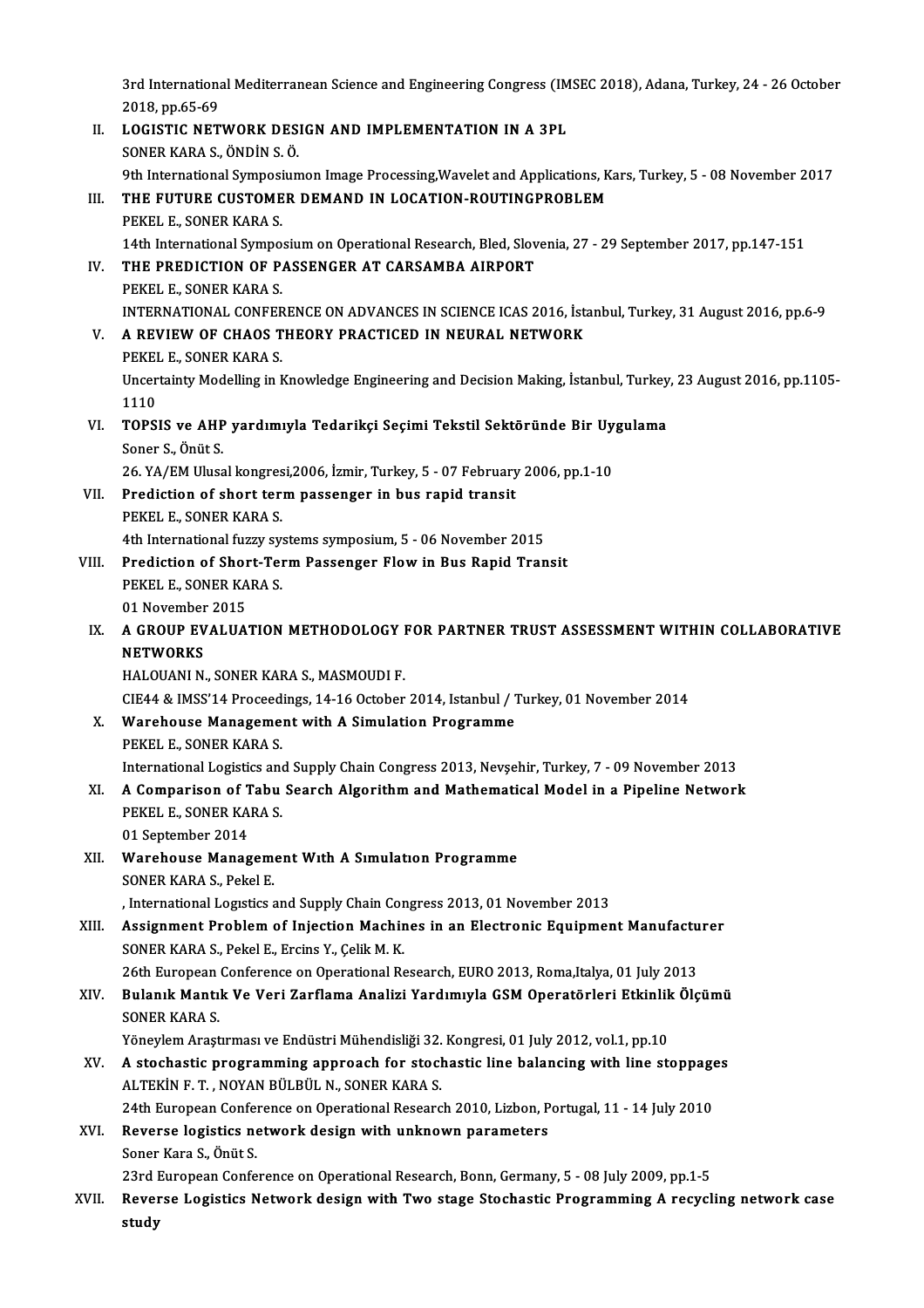|              | Soner Kara S., Önüt S.                                                                                                                              |
|--------------|-----------------------------------------------------------------------------------------------------------------------------------------------------|
|              | International Workshop on Operations Research, Madrid, Spain, 1 - 04 September 2008                                                                 |
| XVIII.       | Eczacılık sektöründe iade ürünlerin toplanmasına yönelik depo yeri seçimi Bir AHP ELECTRE                                                           |
|              | uygulaması                                                                                                                                          |
|              | Soner S., Önüt S.                                                                                                                                   |
|              | 2.Sistem Mühendisliği Kongresi, 2008, İstanbul, Turkey, 10 - 12 February 2008                                                                       |
| XIX.         | Bulanık ortamda çok kriterli depo yeri seçimi Bir AHP Bulanık TOPSIS uygulaması                                                                     |
|              | Soner S., Önüt S.                                                                                                                                   |
|              | 2. Sistem Mühendisliği Kongresi, 2008, İstanbul, Turkey, 4 - 06 February 2008                                                                       |
| XX.          | Reverse Supply Chain Network Design Problem under Uncertainty                                                                                       |
|              | Soner S., Önüt S.                                                                                                                                   |
|              | 11th Int.Conf. on Stochastic Programming (SPXI), Vienna, Austria, 27 - 31 August 2007                                                               |
| XXI.         | A Stochastic Programming Approach to a Case Study for Reverse Logistics Network Design<br>Soner Kara S., Önüt S.                                    |
|              | International Logistics and Supply Chain Congress 2007, İstanbul, Turkey, 4 - 08 November 2007                                                      |
| XXII.        | Decision making for 3rd Party Logistics Provider selection and ranking in Reverse Logistics THE                                                     |
|              | <b>ELECTRE and AHP application</b>                                                                                                                  |
|              | Soner S., Önüt S.                                                                                                                                   |
|              | 4th International Logistics and SupplyChain Management Congress 2006, İzmir, Turkey, 15 - 17 November 2006                                          |
| XXIII.       | A Descriptive Analysis on The Implementation of Balanced Scorecard in An Automobile Firm                                                            |
|              | Soner S., Önüt S.                                                                                                                                   |
|              | 9th International Research/Expert Conference on "Trends in the developmentof Machinery and associated                                               |
|              | Technology, Antalya, Turkey, 26 - 30 September 2005                                                                                                 |
| <b>XXIV</b>  | An integrated framework for transportation and warehousing functions of the supply chain using                                                      |
|              | holonistic approach                                                                                                                                 |
|              | Tuzkaya U.R., Önüt S., Soner S.                                                                                                                     |
|              | 35th International Conference on Computers and Industrial Engineering 2005, İstanbul, Turkey, 7 - 09 February                                       |
|              | 2005                                                                                                                                                |
| XXV.         | A Literature Review of Forward And Reverse Supply Chain Network Design Problems Under                                                               |
|              | Uncertainity                                                                                                                                        |
|              | Soner S., Önüt S.                                                                                                                                   |
|              | Stochastic Programming Spring School- 2007, Bergamo, Italy, 6 - 08 February 2007                                                                    |
| XXVI.        | Evaluation and Selection of R D Projects using an integrated Bsc Dea Methodology                                                                    |
|              | Soner S., Önüt S., Tuzkaya U. R.<br>35th International Conference on Computers and Industrial Engineering 2005, İstanbul, Turkey, 19 - 22 June 2005 |
|              |                                                                                                                                                     |
| <b>XXVII</b> | A model design for selecting Advanced Manufacturing Technologies using Analytical Hierarchy<br>Process                                              |
|              | Soner S., Önüt S.                                                                                                                                   |
|              | 3rd International Conference of Dies and Molds 2003, Bursa, Turkey, 17 - 19 June 2004                                                               |
| XXVIII.      | Supplier selection and evaluation using Data Envelopment Analysis                                                                                   |
|              | Soner S., Önüt S.                                                                                                                                   |
|              | InternationalLogistics And Supply Chain Congress 2004, İzmir, Turkey, 8 - 11 November 2004                                                          |
|              |                                                                                                                                                     |

### **Scientific Refereeing**

TUBITAK 2013 2. dönem proje başvurularını değerlendirme, National Scientific Refreed Journal, December 2013

**Citations**